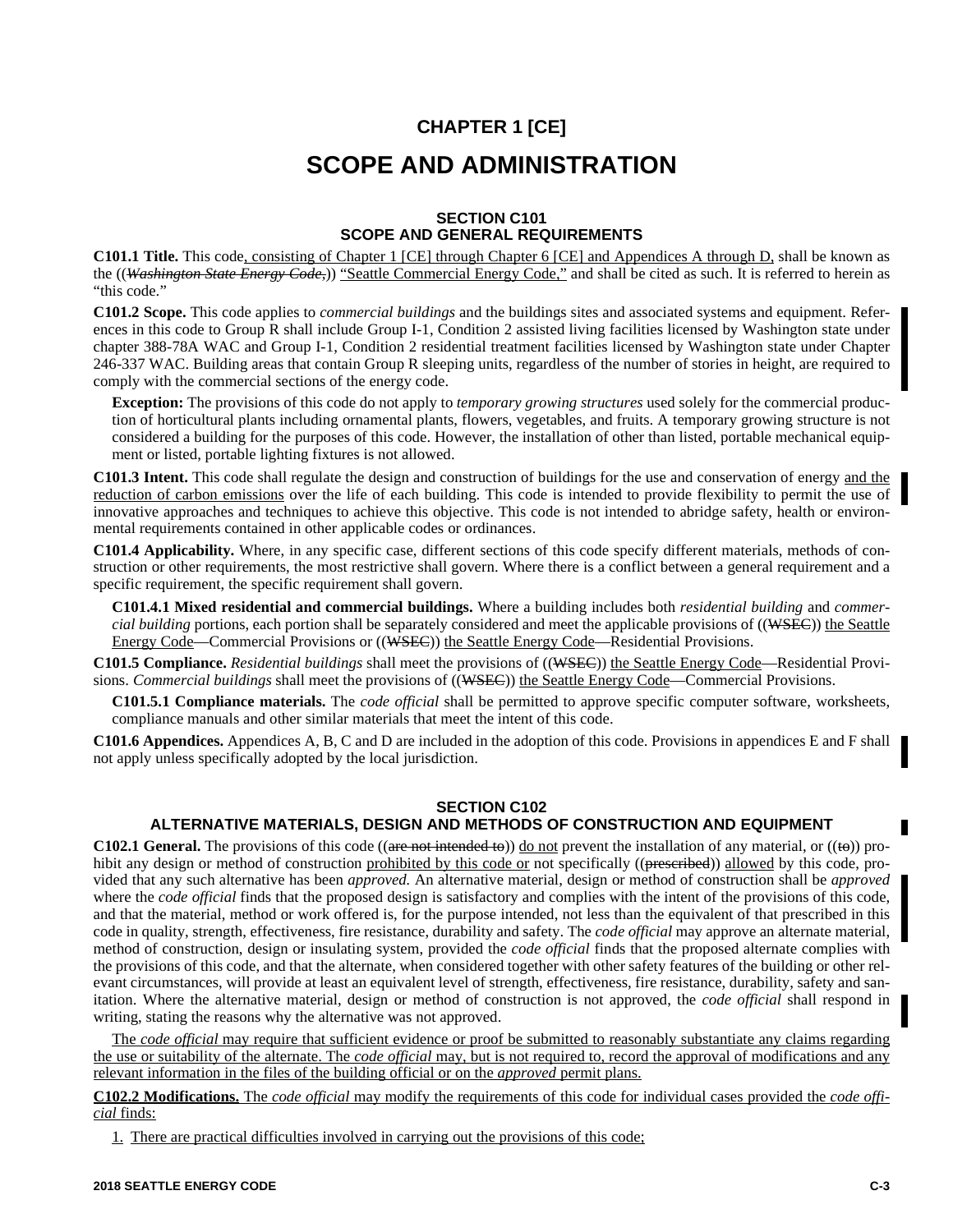- 2. The modification is in conformity with the intent and purpose of this code;
- 3. The modification will provide a reasonable level of fire protection and structural integrity when considered together with other safety features of the building or other relevant circumstances; and
- 4. The modification maintains or improves the energy efficiency of the building.

The *code official* may, but is not required to, record the approval of modifications and any relevant information in the files of the *code official* or on the *approved* permit plans.

## **SECTION C103**

# **((CONSTRUCTION DOCUMENTS)) APPLICATIONS AND PERMITS**

**C103.1 General.** A permit for work performed according to this code shall be obtained in accordance with Chapter 1 of the International Building Code, International Mechanical Code or Seattle Electrical Code.

**C103.2 Construction documents.** Construction documents and other supporting data shall ((be submitted in one or more sets with each application for a permit)) comply with this section and the International Building Code, International Mechanical Code, International Existing Building Code and Seattle Electrical Code. ((The construction documents shall be prepared by a registered design professional where required by the statutes of the jurisdiction in which the project is to be constructed. Where special conditions exist, the *code official* is authorized to require necessary construction documents to be prepared by a registered design professional.

**Exception:** The *code official* is authorized to waive the requirements for construction documents or other supporting data if the *code official* determines they are not necessary to confirm compliance with this code.))

**C103.2.1 Information on construction documents.** Construction documents shall be drawn to scale upon suitable material. Electronic media documents are permitted to be submitted when *approved* by the *code official.* Construction documents shall be of sufficient clarity to indicate the location, nature and extent of the work proposed, and show in sufficient detail pertinent data and features of the building, systems and equipment as herein governed. Details shall include, but are not limited to, as applicable:

- 1. Insulation materials and their *R-*values.
- 2. Fenestration *U-*factors and SHGCs.
- 3. Area-weighted *U-*factor and SHGC calculations.
- 4. Mechanical system design criteria.
- 5. Mechanical and service water heating system and equipment types, sizes and efficiencies.
- 6. Economizer description.
- 7. Equipment and systems controls.
- 8. Fan motor horsepower (hp) and controls.
- 9. Duct sealing, duct and pipe insulation and location.
- 10. Lighting fixture schedule with wattage and control narrative.
- 11. Location of daylight zones on floor plan.
- 12. Air barrier details including all air barrier boundaries and associated square foot calculations on all six sides of the air barrier as applicable.

**((C103.2.1)) C103.2.2 Building thermal envelope depiction.** The building's thermal envelope shall be represented on the construction documents.

**((C103.3 Examination of documents.** The *code official* shall examine or cause to be examined the accompanying construction documents and shall ascertain whether the construction indicated and described is in accordance with the requirements of this code and other pertinent laws or ordinances.

**C103.3.1 Approval of construction documents.** When the *code official* issues a permit where construction documents are required, the construction documents shall be endorsed in writing and stamped "Reviewed for Code Compliance." Such *approved* construction documents shall not be changed, modified or altered without authorization from the *code official*. Work shall be done in accordance with the *approved* construction documents.))

**C103.2.3 Document retention.** One set of construction documents so reviewed shall be retained by the *code official*. The other set shall be returned to the applicant, kept at the site of work and shall be open to inspection by the *code official* or a duly authorized representative.

**((C103.3.2 Previous approvals.** This code shall not require changes in the construction documents, construction or designated occupancy of a structure for which a lawful permit has been heretofore issued or otherwise lawfully authorized, and the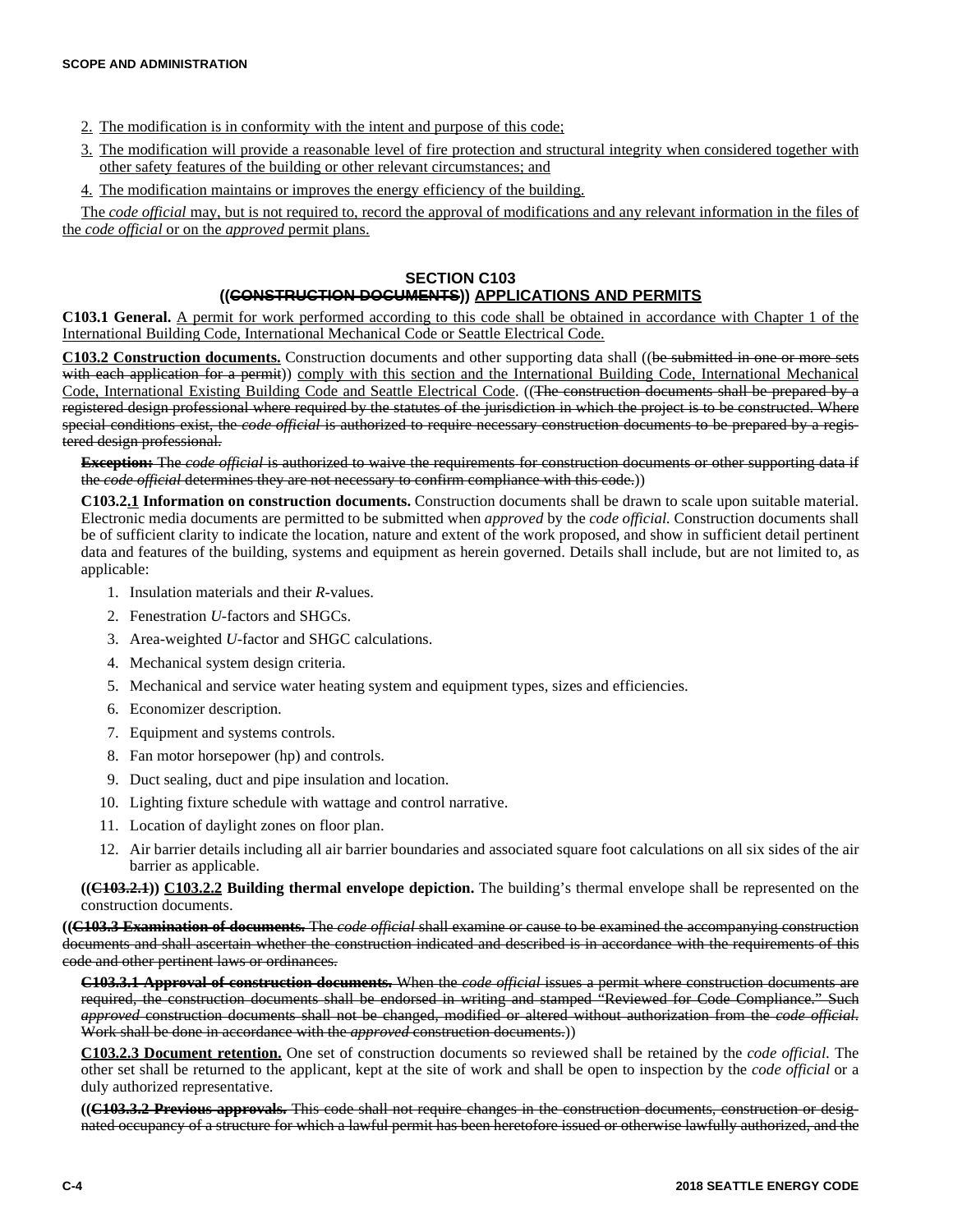construction of which has been pursued in good faith within 180 days after the effective date of this code and has not been abandoned.

**C103.3.3 Phased approval.** The *code official* shall have the authority to issue a permit for the construction of part of an energy conservation system before the construction documents for the entire system have been submitted or *approved,* provided adequate information and detailed statements have been filed complying with all pertinent requirements of this code. The holders of such permit shall proceed at their own risk without assurance that the permit for the entire energy conservation system will be granted.)

**((C103.4 Amended construction documents.** Changes made during construction that are not in compliance with the *approved* construction documents shall be resubmitted for approval as an amended set of construction documents.))

**((C103.5 Retention of construction documents.** One set of *approved* construction documents shall be retained by the *code official* for a period of not less than 180 days from date of completion of the permitted work, or as required by state or local laws.))

**C103.6 Building documentation and close out submittal requirements.** The construction documents shall specify that the documents described in this section be provided to the building owner or owner's authorized agent within a maximum of 90 days of the date of receipt of the certificate of occupancy.

**C103.6.1 Record documents.** Construction documents shall be updated by the installing contractor and architect or engineer of record to convey a record of the completed work. Such updates shall include building envelope, mechanical, plumbing, electrical and control drawings red-lined, or redrawn, ((if specified,)) that show all changes to size, type and locations of components, equipment and assemblies. Record documents shall include the location and model number of each piece of equipment as installed. The architect, engineer of record or installing contractor is required to provide consolidated record drawings in compliance with this section to the building owner or owner's authorized agent with the timeline specified in Section C103.6.

**C103.6.2 Building operations and maintenance information.** Required regular maintenance actions for equipment and systems shall be clearly stated on a readily visible label on the equipment. The label shall include the title or publication number for the operation and maintenance manual for that particular model and type of product and the manufacture date or installation date.

**C103.6.2.1 Manuals.** An operating and maintenance manual shall be provided for each component, device, piece of equipment, and system governed by this code. The manual shall include all of the following:

- 1. Submittal data indicating all selected options for each piece of equipment and control device.
- 2. Manufacturer's operation manuals and maintenance manuals for each device, piece of equipment, and system requiring maintenance, except equipment not furnished as part of the project. Required routine maintenance actions, cleaning and recommended relamping shall be clearly identified.
- 3. Name and address of at least one service agency.
- 4. Controls system inspection schedule, maintenance and calibration information, wiring diagrams, schematics, and control sequence descriptions. A schedule for inspecting and recalibrating all lighting controls. Desired or fielddetermined set points shall be PERMANENTLY recorded on control drawings at control devices or, for digital control systems, on the graphic where settings may be changed.
- 5. A narrative of how each system is intended to operate, including recommended set points. Sequence of operation alone is not acceptable for this requirement.

**C103.6.3 Compliance documentation.** All energy code compliance forms and calculations shall be delivered in one document to the building owner as part of the project record documents or manuals, or as a standalone document. This document shall include the specific energy code year utilized for compliance determination for each system, NFRC certificates for the installed windows, list of total area for each NFRC certificate, and the interior lighting power compliance path (building area, space-by-space) used to calculate the lighting power allowance.

For projects complying with Section C401.2 item 1, the documentation shall include:

- 1. The envelope insulation compliance path (prescriptive or component performance).
- 2. All required completed code compliance forms, and all required compliance calculations. ((including, but not limited to, those required by sections C402.1.5, C403.2.12.1, C405.4, and C405.5.))

For projects complying with Section C401.2, item 2, the documentation shall include:

- 1. A list of all proposed envelope component types, areas and *U-*values.
- 2. A list of all lighting area types with areas, lighting power allowance, and installed lighting power density.
- 3. A list of each HVAC system modeled with the assigned and proposed system type.
- 4. Electronic copies of the baseline and proposed model input and output file. The input files shall be in a format suitable for rerunning the model and shall not consist solely of formatted reports of the inputs.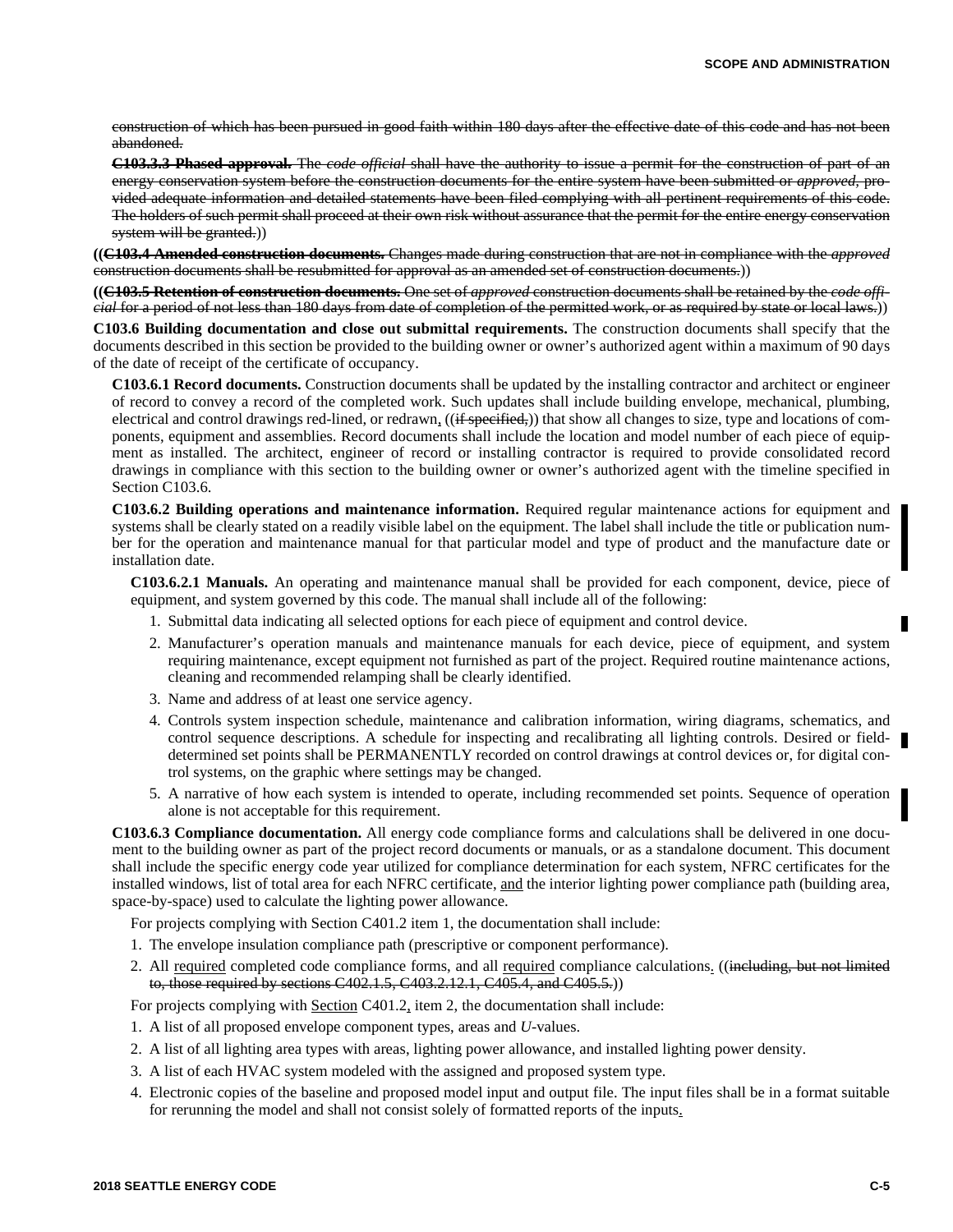**C103.6.4 Systems operation training.** Training of the maintenance staff for equipment included in the manuals required by Section C103.6.2 shall include at a minimum:

- 1. Review of manuals and permanent certificate.
- 2. Hands-on demonstration of all normal maintenance procedures, normal operating modes, and all emergency shutdown and start-up procedures.
- 3. Training completion report.

### **SECTION C104 INSPECTIONS**

**C104.1 General.** Construction or work for which a permit is required shall be subject to inspection by the *code official,* his or her designated agent, or an approved agency in accordance with this section and the International Building Code, International Mechanical Code and Seattle Electrical Code, and such construction or work shall remain visible and able to be accessed for inspection purposes until *approved.* Approval as a result of an inspection shall not be construed to be an approval of a violation of the provisions of this code or of other ordinances of the jurisdiction. Inspections presuming to give authority to violate or cancel the provisions of this code or of other ordinances of the jurisdiction shall not be valid. It shall be the duty of the permit applicant to cause the work to remain visible and able to be accessed for inspection purposes. Neither the *code official* nor the jurisdiction shall be liable for expense entailed in the removal or replacement of any material, product, system or building component required to allow inspection to validate compliance with this code.

**C104.2 Required inspections.** The *code official,* his or her designated agent, or an approved agency, upon notification, shall make the inspections set forth in Sections C104.2.1 through C104.2.6.

**C104.2.1 Footing and foundation insulation.** Inspections shall verify footing and/or foundation insulation *R-*value, location, thickness, depth of burial and protection of insulation as required by the code, *approved* plans and specifications.

**C104.2.2 Thermal envelope.** Inspections shall be made before application of interior finish and shall verify that envelope components with the correct type of insulation, the R-values, the correct location of insulation, the correct fenestration, the Ufactor, SHGC, VT, and air leakage controls are properly installed as required by the code, approved plans and specifications, including envelope components in future tenant spaces of multi-tenant buildings.

**C104.2.3 Plumbing system.** Inspections shall verify the type of insulation, the R-values, the protection required, controls, and heat traps as required by the code, approved plans and specifications.

**C104.2.4 Mechanical system.** Inspections shall verify the installed HVAC equipment for the correct type and size, controls, duct and piping insulation *R*-values, duct system and damper air leakage, minimum fan efficiency, energy recovery and economizer as required by the code, approved plans and specifications.

**C104.2.5 Electrical system.** Inspections shall verify lighting system controls, components, meters; motors and installation of an electric meter for each dwelling unit as required by the code, approved plans and specifications.

**C104.2.6 Final inspection.** The final inspection shall include verification of the installation and proper operation of all required building controls, and documentation verifying activities associated with required building commissioning have been conducted in accordance with Section C408.

**C104.3 Reinspection.** A building shall be reinspected when determined necessary by the *code official.*

**C104.4 Approved inspection agencies.** The *code official* is authorized to accept reports of *approved* inspection agencies, provided such agencies satisfy the requirements as to qualifications and reliability relevant to the building components and systems they are inspecting.

**C104.5 Inspection requests.** It shall be the duty of the holder of the permit or their duly authorized agent to notify the *code official* when work is ready for inspection. It shall be the duty of the permit holder to provide access to and means for inspections of such work that are required by this code.

**C104.6 Reinspection and testing.** Where any work or installation does not pass an initial test or inspection, the necessary corrections shall be made so as to achieve compliance with this code. The work or installation shall then be resubmitted to the *code official* for inspection and testing.

**((C104.7 Approval.** After the prescribed tests and inspections indicate that the work complies in all respects with this code, a notice of approval shall be issued by the *code official.*

**C104.7.1 Revocation.** The *code official* is authorized to, in writing, suspend or revoke a notice of approval issued under the provisions of this code wherever the certificate is issued in error, or on the basis of incorrect information supplied, or where it is determined that the building or structure, premise, or portion thereof is in violation of any ordinance or regulation or any of the provisions of this code.))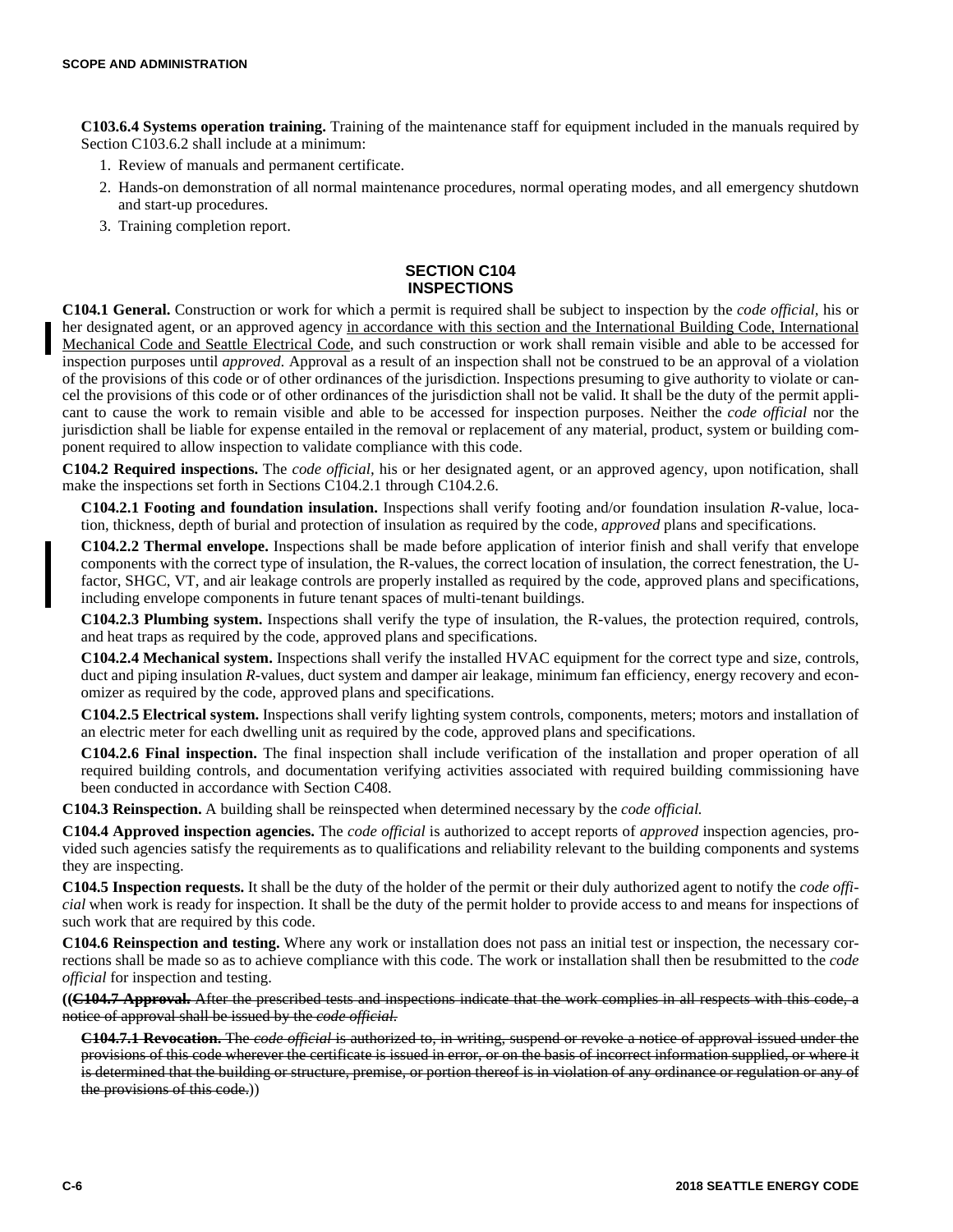#### **SECTION C105 VALIDITY**

**C105.1 General.** If a portion of this code is held to be illegal or void, such a decision shall not affect the validity of the remainder of this code.

#### **SECTION C106 REFERENCED STANDARDS**

**C106.1 Referenced codes and standards.** The codes and standards referenced in this code shall be those listed in Chapter ((5)) 6, and such codes and standards shall be considered as part of the requirements of this code to the prescribed extent of each such reference and as further regulated in Sections C106.1.1 and C106.1.2.

**((C106.1.1 Conflicts.** Where differences occur between provisions of this code and referenced codes and standards, the provisions of this code shall apply.))

**C106.1.1 References to other codes.** Whenever an International, National or Uniform Code is referenced in this code, it means the Seattle edition of that code, which includes local amendments. References to the "Building Code," "Residential Code," "Fire Code," "Electrical Code," "Mechanical Code" and "Plumbing Code" mean the Seattle editions of those codes.

**C106.1.2 Provisions in referenced codes and standards.** Where the extent of the reference to a referenced code or standard includes subject matter that is within the scope of this code, the provisions of this code, as applicable, shall take precedence over the provisions in the referenced code or standard.

**C106.2 Application of references.** References to chapter or section numbers, or to provisions not specifically identified by number, shall be construed to refer to such chapter, section or provision of this code.

**C106.3 Other laws.** The provisions of this code shall not be deemed to nullify any provisions of local, state or federal law. ((In addition to the requirements of this code, all occupancies shall conform to the provisions included in the State Building Code (chapter 19.27 RCW). In case of conflicts among the codes enumerated in RCW 19.27.031 (1) through (4) and this code, an earlier named code shall govern over those following.)) In the case of conflict between the duct sealing and insulation requirements of this code and the ((duct insulation)) requirements of Sections 603 and 604 of the *International Mechanical Code,* the ((duct  $in$ sulation)) requirements of this code  $((\text{or where applicable}, a local-*l*-direction's energy code))$  shall govern.

#### **SECTION C107 FEES**

**C107.1 Fees.** ((A permit shall not be issued until the fees prescribed in Section C107.2 have been paid, nor shall an amendment to a permit be released until the additional fee, if any, has been paid.)) A fee for each permit and for other activities related to the enforcement of this code shall be paid as set forth in the Fee Subtitle, Seattle Municipal Code Title 22, Subtitle IX.

**((C107.2 Schedule of permit fees.** A fee for each permit shall be paid as required, in accordance with the schedule as established by the applicable governing authority.

**C107.3 Work commencing before permit issuance.** Any person who commences any work before obtaining the necessary permits shall be subject to an additional fee established by the *code official,* which shall be in addition to the required permit fees.

**C107.4 Related fees.** The payment of the fee for the construction, *alteration,* removal or demolition of work done in connection to or concurrently with the work or activity authorized by a permit shall not relieve the applicant or holder of the permit from the payment of other fees that are prescribed by law.

**C107.5 Refunds.** The *code official* is authorized to establish a refund policy.))

## **SECTION C108 ((STOP WORK ORDER)) ENFORCEMENT**

**C108.1 Authority.** ((Whenever the *code official* finds any work regulated by this code being performed in a manner either contrary to the provisions of this code or dangerous or unsafe, the *code official* is authorized to issue a stop work order.)) The *code official* is authorized to enforce this code in accordance with the International Building Code, International Mechanical Code and Seattle Electrical Code.

**((C108.2 Issuance.** The stop work order shall be in writing and shall be given to the owner of the property involved, the owner's authorized agent, or to the person doing the work. Upon issuance of a stop work order, the cited work shall immediately cease. The stop work order shall state the reason for the order, and the conditions under which the cited work will be permitted to resume.